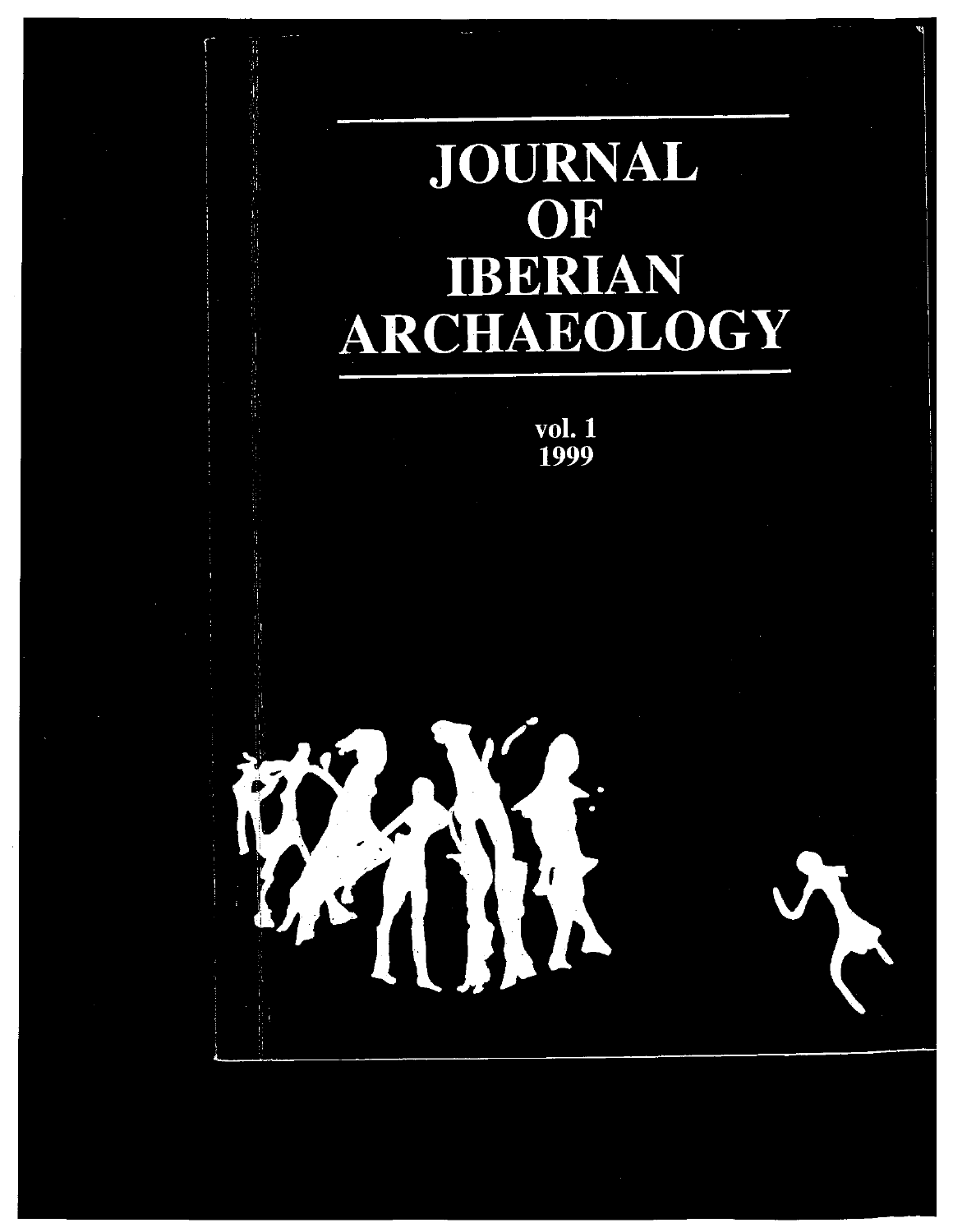## Off-print of Journal of Iberian Archaeology Volume I - 1999

**READERS** 

Published by ADECAP Rua AnIbal Cunha, 39 - <sup>30</sup> - Sala <sup>7</sup> 4050 Porto -Portugal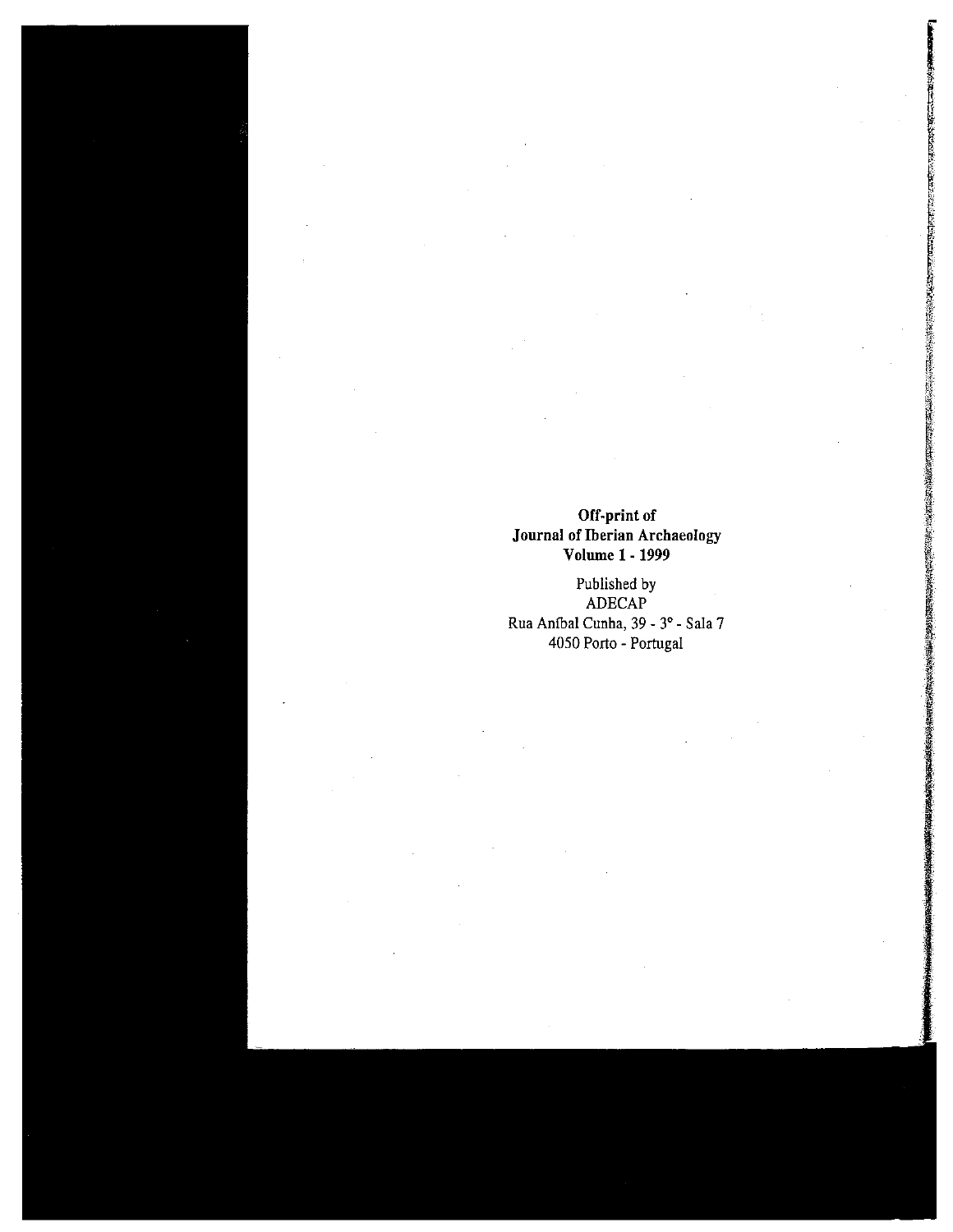## TAPHONOMY OF A CARNIVORE-ACCUMULATED RABBIT BONE ASSEMBLAGE FROM PICAREIRO CAVE, CENTRAL PORTUGAL

by

### Bryan Scoff Hockeff\*

Abstract: The European rabbit (Oryctolagus cuniculus) probably has been abundant and readily available to prehistoric hunters in much of Iberia for many thousands of years. Rabbits are also the favorite prey of many mammalian and avian predators in Iberia. Thus, it is important for archaeologists to be able to distinguish rabbit bones deposited in caves and rockshelters by nonhuman predators from those deposited by humans. In this paper, a carnivore-accumulated rabbit bone assemblage recovered from the surface of Picareiro Cave is analyzed. Approximately 1% of the 739 rabbit bones recovered from the surface of Picareiro Cave exhibited puncture marks. The femur, tibia, humerus, and ulna displayed the greatest frequencies of puncture marks. Most of these damaged bones exhibited two or more puncture marks, often on opposite sides of the bone. In contrast, raptors generally create single puncture marks on rabbit bones. Prehistoric people in central and southern Iberia sometimes created large numbers of rabbit femur, tibia, and humerus shafts by snapping or biting off the ends of these<br>bones in order to extract marrow from the medullary cavity. Rabbit long bone shafts are comparatively Sala 7 rare in rabbit bone assemblages created by carnivores and raptors. These data should assist faunal analysts in interpreting rabbit bones recovered from Iberian caves and rockshelters.

Key-words: Rabbit; carnivore; taphonomy; cave.

Resumo: o coelho europeu (Oryctolagus cuniculus) foi provavelmente abundante em grande parte da -Peninsula Ibérica durante milbares de anos, sendo, pois, facilmente acessivel aos caçadores pré-histôri cos. Os coelhos são tambdm presa favorita de muitos mamiferos e ayes predadoras da peninsula. Assim, pan os arqueólogos e importante poder distinguir os ossos de coelbo depositados em gnitas <sup>e</sup> em abrigos-sob-rocha por predadores não humanos, dos que aí foram colocados por seres humanos. Neste trabalho analisamos um conjunto de ossos de coelho acumulados por carnivoros, encontrado a superficie da Gruta de Picareiro. Cerca de 1% dos 739 ossos analisados apresentavam sinais de punctura. A maior parte desses sinais ocorriam em fémures, tíbias, húmeros, e ulnas. A maior parte desses ossos afectados apresentavam dois ou mais sinais, situados, muitas yeses, em lados opostos do osso. As populaçöes pré históricas do Centro e do Sul da Península Ibérica produziam muitas vezes grande número de ossos de coelho (fémures, tíbias e húmeros) com fractura ponteaguda, provocada pela acção de partir a respectiva extremidade com os dentes para extrair o tutano da cavidade medular. Comparativamente, esses ossos partidos são raros em conjuntos de ossos de coelhos resultantes da acçäo de carnivoros e de ayes de rapina. Estes dados deveriam ser tidos em conta por especialistas de fauna, quando interpretam ossos de coelho recolhidos em gmtas e abrigos-sob-rocha da peninsula.

Palavras-chave: Coelho; carnívoro; tafonomia; gruta.

\* Bureau of Land Management, Elko Field Office, 3900 East Idaho St., Elko, NV, 89801 USA.

:ology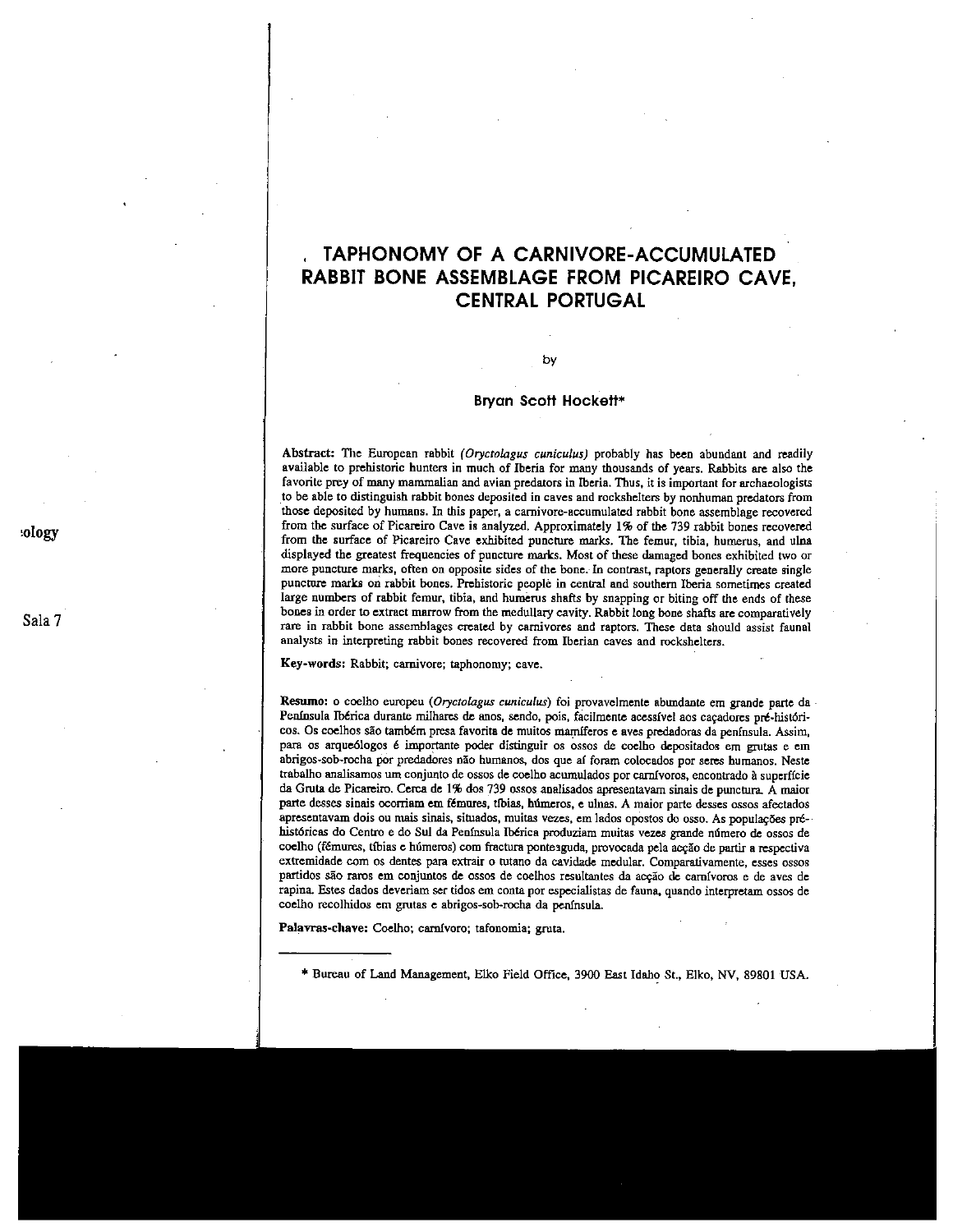## INTRODUCTION

The Iberian Peninsula is the homeland of the European rabbit (Oryctolagus cuniculus), and more rabbits are found here than anywhere else in Europe (Delibes and Hiraldo, 1979). Because central and southern Iberia were less effected by the large-scale changes in climate and their associated faunas experienced by northern Europe during the Pleistocene (Zilhao, 1990; Straus, 1991; Bicho, 1994), small mammals such as the rabbit probably have been abundant and readily available to prehistoric hunters in much of Iberia for many thousands of years. In addition, European rabbits excavate burrows and they may live in densely -packed warrens, which make them easily detectable to human hunters.

Subsistence studies over the past two decades document diversity in European Upper Paleolithic economies through both space and time (Straus et al., 1980; Gamble, 1983; Simek and Snyder, 1988; Straus; 1990; Grayson and Delpech, 1998; Stiner et al., 1999). European Upper Paleolithic peoples consumed both large animals (e.g. reindeer, horse, red deer, roe deer, wild boar, bison, ibex, chamois) and small animals (e.g. fish, mollusks; fox, rabbits). Large animals probably made up the bulk of the protein and fat consumed before the latter stages of the Upper Paleolithic in some regions of Europe, but this interpretation should not be assumed to hold true for central and southern Iberia, particularly considering the ubiquitous distribution of rabbits in the region.

One region of Theria which promises to add important information about the role of small mammals in the European Upper Paleolithic diet is the Estremadura region of central Portugal. This region of southwestern Europe is relatively rich in caves containing well- -preserved faunas, and rabbit remains are often found in large numbers in these caves (Rowley-Conwy, 1992; Zilhao, 1995; Hockett and Bicho, 1999). However, rabbits are the favorite prey of many mammalian and avian predators in Iberia, including lynx (Lynx pardina) and the eagle owl (Bubo bubo) (Mathias et al., 1998; Hiraldo et al., 1975). These predators may inhabit and deposit rabbit bones in the same caves occupied by prehistoric hunters. In order to accurately interpret prehistoric subsistence practices, it is important for archaeologists to distinguish rabbit bones deposited in Iberian caves by nonhuman predators from those deposited by humans.

In this paper, <sup>a</sup> carnivore-accumulated rabbit bone assemblage collected from the surface of Picareiro Cave, central Portugal, is analyzed. These data indicate that rabbit bone assemblages deposited in Iberian caves by small carnivores display unique taphonomic traces not seen in assemblages created by humans during the latter part of the Upper Paleolithic.

## PICAREIRO CAVE AND THE RABBIT BONE ASSEMBLAGE

Picareiro Cave is located approximately 100 km northeast of Lisbon in the limestone mountain known as Serra d'Aire. The cave measures approximately 6m in width by lOm in length. Excavations led by Nuno Bicho of the Universidade do Algarve have thus far revealed <sup>10</sup> geologic strata in the top 1.5m of deposit. These strata date between the Bronze Age near the surface to perhaps Last Glacial Maximum near the bottom of the deposits. A series of hearths or firepits were constructed in the cave between 11,800 BP and 12,300 BP, which now lie approximately lm below the surface. Within these hearths were found the remains of nearly 200 individual rabbits, represented by nearly  $9,000$ : individual rabbit bones (Hockett and Bicho, 1999).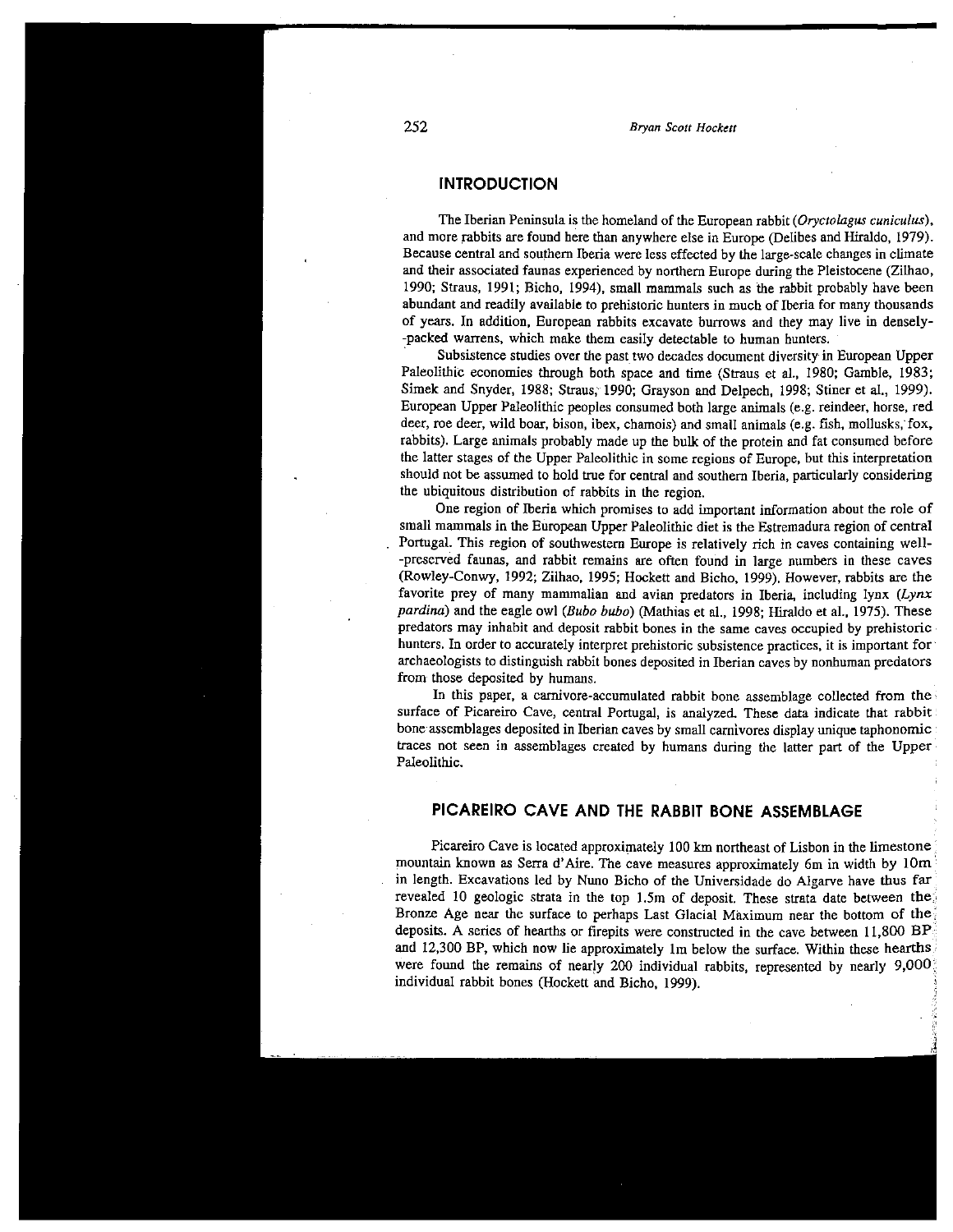fockett

European rabbit (Oryctolagus cuniculus), in Europe (Delibes and Hiraldo, 1979). ted by the large-scale changes in climate Europe during the Pleistocene (Zilhao, such as the rabbit probably have been rs in much of Iberia for many thousands burrows and they may live in densely ble to human hunters.

s document diversity in European Upper ne (Straus et al., 1980; Gamble, 1983; md Delpech, 1998; Stiner et al., 1999). h large animals (e.g. reindeer, horse, red I small animals (e.g. fish, mollusks, fox, of the protein and fat consumed before egions of Europe, but this interpretation southern Iberia, particularly considering  $\mathbf{a}$ 

important information about the role of diet is the Estremadura region of central tlatively rich in caves containing wellfound in large numbers in these caves Bicho, 1999). However, rabbits are the edators in Iberia, including lynx (Lynx et al., 1998; Hiraldo et al., 1975). These the same caves occupied by prehistoric subsistence practices, it is important for - in Iberian caves by nonhuman predators

it bone assemblage collected from the ialyzed. These data indicate that rabbit all carnivores display unique taphonomic ns during the latter part of the Upper

## IT BONE ASSEMBLAGE

km northeast of Lisbon in the limestone ires approximately 6m in width by lOm Universidade do Algarve have thus far deposit. These strata date between the acial Maximum near the bottom of the structed in the cave between 11,800 BP below the surface. Within these hearths al rabbits, represented by nearly 9,000 ŋ.

### Taphonomy of a carnivore-accwnulared rabbit bone assemblage from Picareiro Cave, Central Portugal

A large assemblage of rabbit bones was also discovered on the surface of the cave just inside the dripline. The bones were lying within a narrow, horizontal passageway. Only 20-30cm of space was visible between the surface and the ceiling of the cave due to the accumulation of silts and eboulis. Prior to excavation, this portion of the cave would have been accessible only to small animals such as small carnivores.

The rabbit bones lying on the surface of this passageway were recently deposited in the cave. Many of the bones were found as articulating segments with ligaments still attached to the bones, and some of the bones still had rabbit fur attached to them.

There are over 40 species of Iberian mammals and raptors which feed on rabbits (Delibes and Hiraldo, 1979). As detailed below, the vast majority of the rabbit bones from the surface of Picariero Cave were from adult animals. Delibes and Hiraldo (1979) found that only nine species consistently prey on rabbits in Iberia, and of these, only two predators consistently capture adult rabbits: the lynx and tbe eagle owl. Considering the place of deposition within a narrow, horizontal slit in Picareiro Cave, the rabbit bones could not have been deposited there by raptors such as the eagle owl. These rabbit bones probably were deposited in the cave by a small carnivore such as the lynx. The fox (Vulpes vulpes) and the wildcat (Felis silvestris) also occur in central Portugal (Mathias et al., 1998), and these predators may be capable of consistently killing adult rabbits as well. Thus, given the context of deposition and the large percentage of adult animals, the rabbit bones analyzed below likely were deposited in Picareiro Cave by the lynx, fox, or wildcat.

## TAPHONOMY

A total of 739 leporid bones was recovered from the surface in Picareiro Cave (Table 1). Of these bones, 733 (99%) were from rabbits and six (1%) were from hares (Lepus granatensis). These bones represent the remains of at least 25 individual rabbits and one hare. None of the bones recovered show signs of digestive damage such as corrosion, thinning, or polishing, so the bones analyzed represent those carried to the cave but not swallowed by the predator.

All bones of the rabbit carcass were relatively abundant in the assemblage, so the predator carried complete or nearly complete carcasses into the cave. In terms of relative frequencies, however, the tibia was the most numerous element recovered. The innominate and femur were also recovered in relatively large numbers.

The vast majority of these bones belong to adult rabbits. There were 96 proximal ends and 101 distal ends of femora, tibiae, and humeri recovered. Of the 96 proximal ends of these limb bones, 90 (94%) had fully fused epiphyses. Of the 101 distal ends of these limb bones, 94 (93%) had fully fused epiphyses.

A characteristic taphonomic trace on many of the rabbit long bones is the presence of puncture or bite marks. A total of 65 of the 739 bones recovered (1%) displayed at least one puncture mark. Of the 65 punctured bones, 48 (74%) of them were found on the femur, tibia, humerus, and ulna (Table 2).

The location of the punctures on these four limb bones was restricted to the epiphyses. Punctures were found most frequently on the distal femur and the proximal tibia, or at the knee joint On the distal femur and proximal tibia, punctures were usually found on the lateral and medial sides of these bones. On the proximal femur, punctures were usually found on the anterior and posterior sides of the bone. The limb bones generally displayed multiple punctures, often on opposite sides of the bone (see also Ripoll, 1993).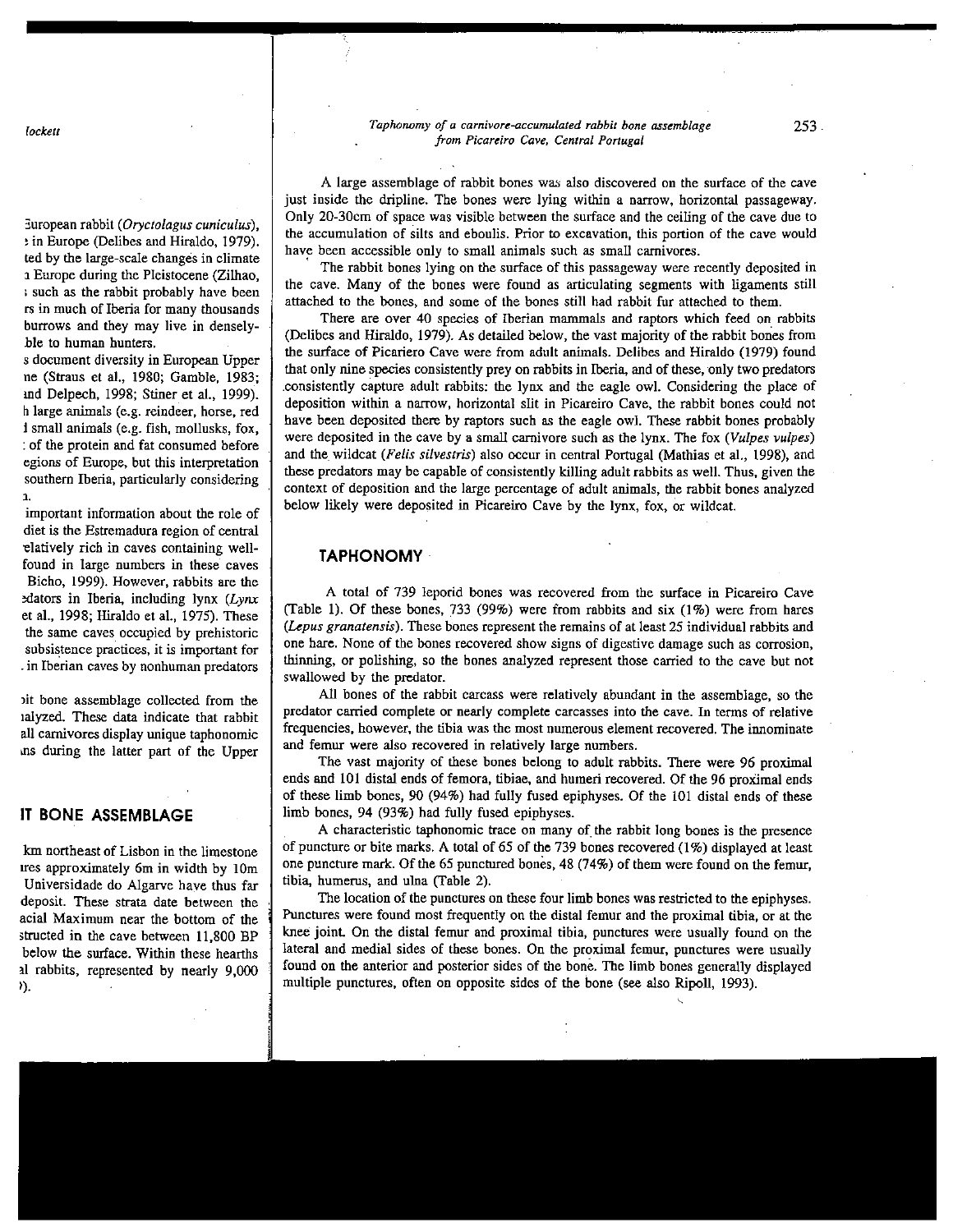#### 254 Bryan Scott Hockett

Sixty-eight percent of the bones displayed two or more punctures, and some bones displayed as many as 10 individual puncture marks. Interestingly, punctures were only found on one side of each of the nine punctured proximal ulnae. The innominate was punctured most frequently on the ishium, although two innominates were punctured on the posterior side of the bone behind the acetabular fossa.

## **DISCUSSION**

The percentage of bones displaying puncture marks from the surface of Picareiro Cave (about 1%) matches the percentage of punctured hones that <sup>I</sup> have identified on rabbit bones recovered from raptor pellet and raptor nest assemblages in the Great Basin of North America (Hockett, 1995). Raptors also differentially puncture the ends of long hones, but raptors frequently puncture the innominate behind the acetabular fossa when feeding on rabbit carcasses (Hockett, 1991). In contrast to the carnivore assemblage from Picareiro Cave, however, rabbit bones punctured by raptors generally display a single puncture mark.

Culturally-accumulated rabbit bone assemblages may contain large numbers of femur, tibia, and humerus shafts (see Hockett, 1991, 1994; Hockett and Bicho, 1999; Ripoll, 1993; Schmitt, 1990). Prehistoric hunters in the Great Basin of North America and in the Iberian Peninsula snapped or bit off the ends of rabbit long bones in order to extract marrow from the medullary cavity of these bones (Hockett and Bicho, 1999). This behavior often created intact cylinders or diaphyses. In the Great Basin of North America, rabbit cylinders have been found in sites dating between 8,500 BP and 150 BP (Hockett, 1991, 1994; Schmitt, 1990). Ripoll (1993) found these cylinders in the cultural layers of several Late Upper Paleolithic sites in Spain. Hockett and Bicho (1999) recently reported on the presence of 400 rabbit long bone cylinders from the hearths in Picareiro Cave, some of which dated to 12,300 BP. While raptors (Hockett, 1995) and carnivores (Ripoll, 1993) occasionally create rabbit cylinders during feeding, they rarely do so. Of the 739 rabbit bones analyzed from the surface of Picareiro Cave, only four cylinders were recovered. Thus, the presence of large numbers of long bone cylinders appears to be the most diagnostic taphonomic trace on culturally modified rabbit bones from Iberia. The presence of multiple punctures on rabbit bones, as well as evidence for digestive corrosion, are characteristic of carnivore modified assemblages. Rabbit bone assemblages accumulated by raptors display similarities and differences to both human and carnivore modified assemblages (see Hockett, 1991, 1995, 1996).

### **CONCLUSION**

Rabbit bones are ubiquitous in cave sites throughout much of Iberia. Analyzing these remains in detail to determine their mode of deposition is critical to the interpretation of these sites. While it will not always be possible to determine who or what deposited all of the rabbit bones in some Iberian caves, particularly those frequented by both humans and nonhuman predators (see Hockett, 1994, 1995), the taphonomic characteristics outlined above should assist faunal analysts in interpreting these sites. The data presented here and by others (e.g. Ripoll, 1993) are crucial to accurately interpreting rabbit bones from Jberian caves. These data in turn will assist archaeologists in accurately accessing the role that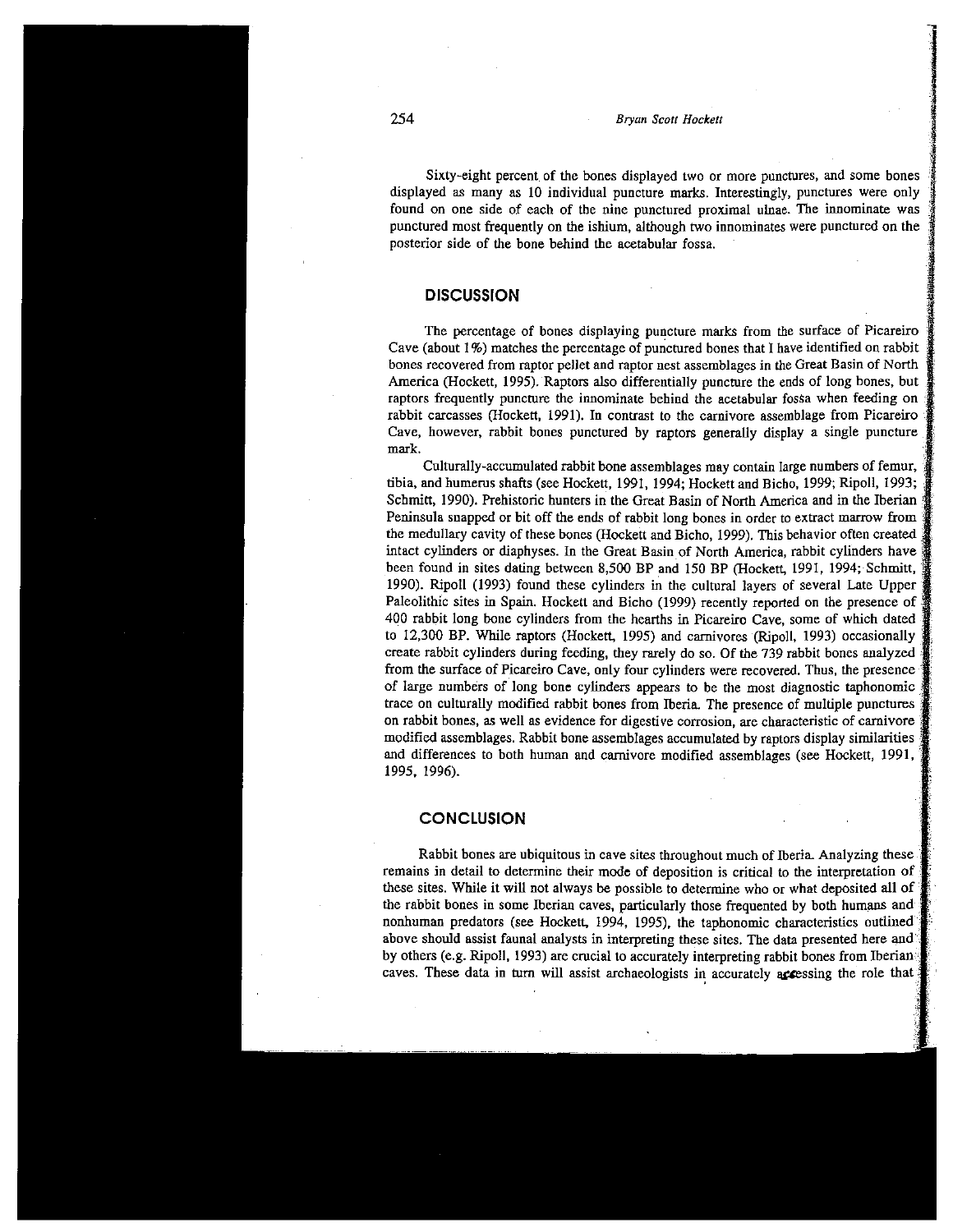'ockett

vo or more punctures, and some bones ks. Interestingly, punctures were only proximal ulnae. The innominate was two innominates were punctured on the assa.

e marks from the surface of Picareiro ed bones that I have identified on rabbit Lssemblages in the Great Basin of North ly puncture the ends of long bones, but the acetabular fossa when feeding on e carnivore assemblage from Picareiro is generally display a single puncture

;es may contaià large numbers of femur, Hockett and Bicho, 1999; Ripoll, 1993; ;in of North America and in the Iberian bones in order to extract marrow from cho, 1999). This behavior often created f North America, rabbit cylinders have 150 BP (Hockett, 1991, 1994; Schmitt, cultural layers of several Late Upper )) recently reported on the presence of Picareiro Cave, some of which dated carnivores (Ripoll, 1993) occasionally lo so. Of the 739 rabbit bones analyzed ters were recovered. Thus, the presence to be the most diagnostic taphonomic ia. The presence of multiple punctures Drrosion, are characteristic of carnivore .umulated by raptors display similarities lified assemblages (see Hockett, 1991,

ighout much of Theria. Analyzing these ition is critical to the interpretation of Jetermine who or what deposited all of those frequented by both humans and ie taphonomic characteristics outlined hese sites. The data presented here and <sup>y</sup> interpreting rabbit bones from Iberian s in accurately accessing the role that

Taphonomy of a carnivore-accumulated rabbit bone assemblage from Picareiro Cave, Central Portugal

small mammals such as rabbits played in the prehistoric diet, and how and why subsistence practices changed through time.

#### ACKNOWLEDGMENTS

Many thanks to Nuno Bicho for all of his support and encouragement. Thanks also to Jonathan Haws for bringing the Picareiro rabbit bones to my attention. Final thanks to Vitor Jorge for all of his help with the manuscript.

## **REFERENCES**

- BICHO, N. F. (1994) The end of the Paleolithic and the Mesolithic in Portugal. Current Anthropology 35, 664-674.
- DELIBES, M. & HIRALDO, F.  $(1979)$  The rabbit as prey in the Iberian Mediterranean ecosystem. In (K. Myers & C. D. Maclnnes, Eds.) Proceedings of the World Lagomorph Conference. Guelph: University of Guelph, pp. 614-622.
- GAMBLE, C. (1983) Caves and faunas from Last Glacial Europe. In (3. Clutton-Brock & C. Grigson, Eds.) Animals and Archaeology: 1. Hunters and Their Prey. Oxford: BAR International Series 163, pp. 163-172.

GRAYSON, D. K. & DELPECH, F. (1998) — Changing diet breadth in the Early Upper Paleolithic of southwestern France. Journal of Archaeological Science 25, 1119-1129.

- HIRALDO, F., ANDRADA, J. & PARRENO, F. F. (1975) Diet of the eagle owl (Bubo bubo) in Mediterranean Spain. Donana, Acta Vertebrata 2, 161-177.
- HOCKETT, B. (1991) Toward distinguishing human and raptor, patterning on leporid bones. American Antiquity 56, 667-679.
- HOCKETT, B. (1994) A descriptive reanalysis of the leporid bones from Hogup Cave, Utah. Journal of California and Great Basin Anthropology 16, 106-117.
- HOCKETT, B. (1995) Comparison of leporid bones in raptor pellets, raptor nests, and archaeological sites in the Great Basin. North American Archaeologist 16, 223-238.
- HOCKETT, B. (1996) Corroded, thinned, ard polished bones created by golden eagles (Aquila chrysaetos): Taphonomic implications for archaeological interpretations. Journal of Archaeological Science 23, 587-591.
- HOCKETT, B., & BICHO, N. (1999) The rabbits of Picareiro Cave: Small mammal hunting during the Late Upper Paleolithic in central Portugal. Paper presented at the  $64<sup>th</sup>$  annual meeting of the Society for American Archaeology, Chicago.
- MATHIAS, M., SANTOS-REIS, M., PALMEIRIM, 3. & RAMALFHNHO, M. (1998) Mamíferos de Portugal. Lisboa: Edicões Inapa.
- RIPOLL, M. (1993) Las marcas tafonomicas en huesos de lagoformos. Estudios Sobre Cuaternario 1993, 227-231.
- ROWLEY-CONWY, P. (1992) The Early NeoJithic animal bones from Gruta do Caldei rão. In (J. Zilhão, Ed.) Gruta do Caldeirão: O Neolítico Antigo, Trabalhos de Arqueologia. IPPAR, Lisboa, 6, pp. 231-256.
- SCHMITT, D. N. (1990) Bone artifacts and human remains. In (R. G. Elston & E. E. Budy, Eds.) The Archaeology of James Creek Shelter. University of Utah Anthropological Papers 115, pp. 117-127.

SIMEK, 3. F. & SNYDER, L. M. (1988) — Changing assemblage diversity in Perigord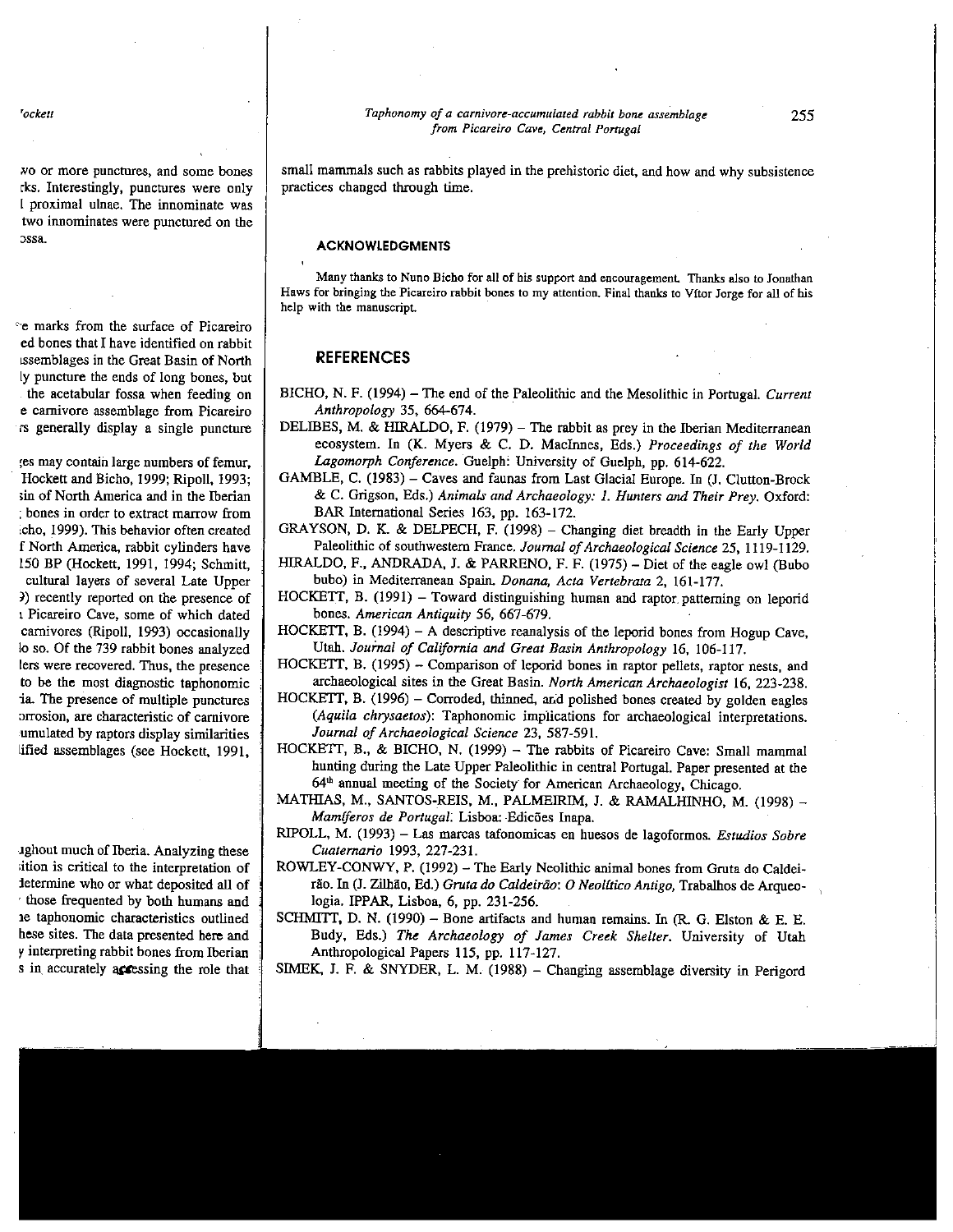## 256 Biyan Seal: Hackett

archaeofaunas. In (H. L. Dibble & A. Montet-White, Eds.) Upper Pleistocene Prehistory of Western Eurasia. Pittsburgh: University of Pennsylvania, pp. 321-332.

STINER, M., MUNRO, N., SUROVELL, T., TCHERNOV, E. & BAR-YOSEF, 0. (1999) — Paleolithic population growth pulses evidenced by small animal exploitation. Science, 283, 190-194.

STRAUS, L. G. (1990) – The Early Upper Paleolithic of southwest Europe: Cro-Magnon adaptations in the Iberian peripheries, 40,000-20,000 BP. In (P. Mellars, Ed.) The Emergence of Modern Humans. New York: Cornell University Press, pp. 276-302.

STRAUS, L. G. (1991) - Southwestern Europe at the last glacial maximum. Current Anthropology 32, 189-199.

STRAUS, L. 0., CLARK, 0. A., ALTUNA, J. & ORTEA, J. A. (1980)—Ice-age subsistence in northern Spain. Scientific American 242, 142-152.

ZILHÃO, J. (1990) - The Portuguese Estremadura at 18,000 BP: The Solutrean. In (O. Soffer & C. Gamble, Eds.) The World at 18,000 BP, Volume 1: High Latitudes. London: Unwin Hyman, pp. 109-125.

ZILHÃO, J. (1995) - O Paleolítico Superior da Estremadura Portuguesa. Estudos Monográficos II, Lisboa.

如女性 苏联群 化硫酸钠医硫酸硫酸盐医硫酸盐酸盐酸盐酸酯